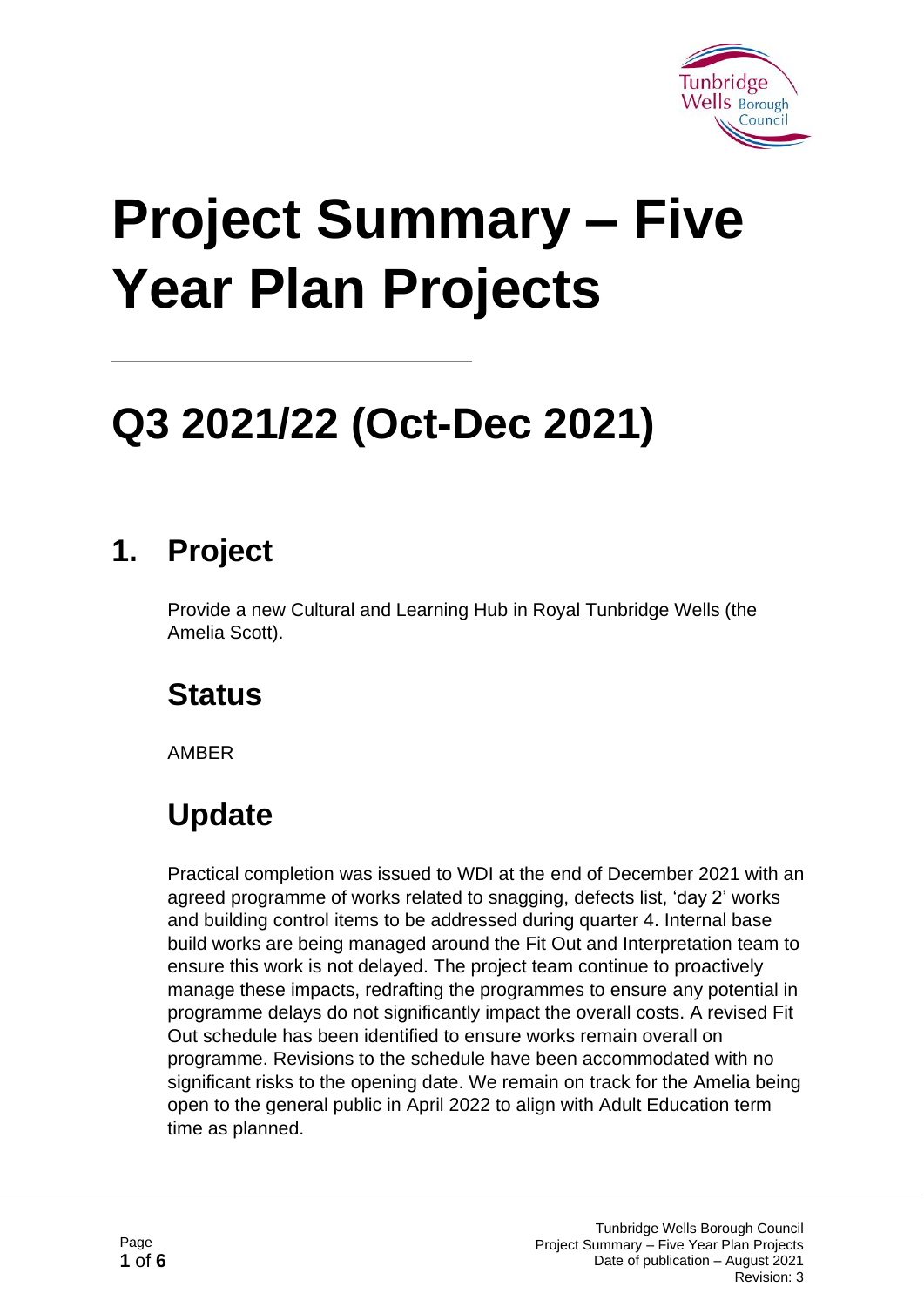At the end of December 2021 total expenditure on the project was £17,563,251. Of which the Council has spent £11.38m including cashflow funding, with external funding of £4.449m from the NLHF, £633k from KCC, ACE £589k and £512k from external fundraising. Wider grant funding isreceived in arrears which means the Council is managing the cashflow aspects of the project. At the end of December the cashflow funding had reduced to £345k as grant claims were paid.

During quarter 3 the Council submitted a full business case to SELEP for £1.4m of Getting Building Funding. This was successful and contracts are being finalised which should be signed in Q4. As a result of the success of this bid the budgetary gap and financial challenges underwritten by the Council have been addressed with the budget of £20.6m fully funded.

| <b>Project Funding Source</b>                         | Total $(E)$ |
|-------------------------------------------------------|-------------|
| <b>TWBC (Capital and Revenue)</b>                     | 10,000,000  |
| TWBC (Capital Reserve - March 2021)                   | 1,102,112   |
| <b>KCC</b>                                            | 1,700,000   |
| <b>National Lottery Heritage Fund</b>                 | 4,969,900   |
| <b>Arts Council England</b>                           | 886,250     |
| <b>Fundraising Target/ Counterculture/ TASCT</b>      | 551,000     |
| <b>Other Opportunities - Getting Building Funding</b> | 1,400,000   |
| <b>Totals</b>                                         | 20,609,262  |

Fundraising work continues with The Amelia Scott Cultural Trust and support from specialist fundraisers, Counter Culture. The trust has recently made applications for smaller funds. The longer term impact of Covid-19 pandemic continues to prove challenging for fundraising.

Overall the budget remains under pressure with ongoing issues related to the Base Build and the revised Fit Out schedule.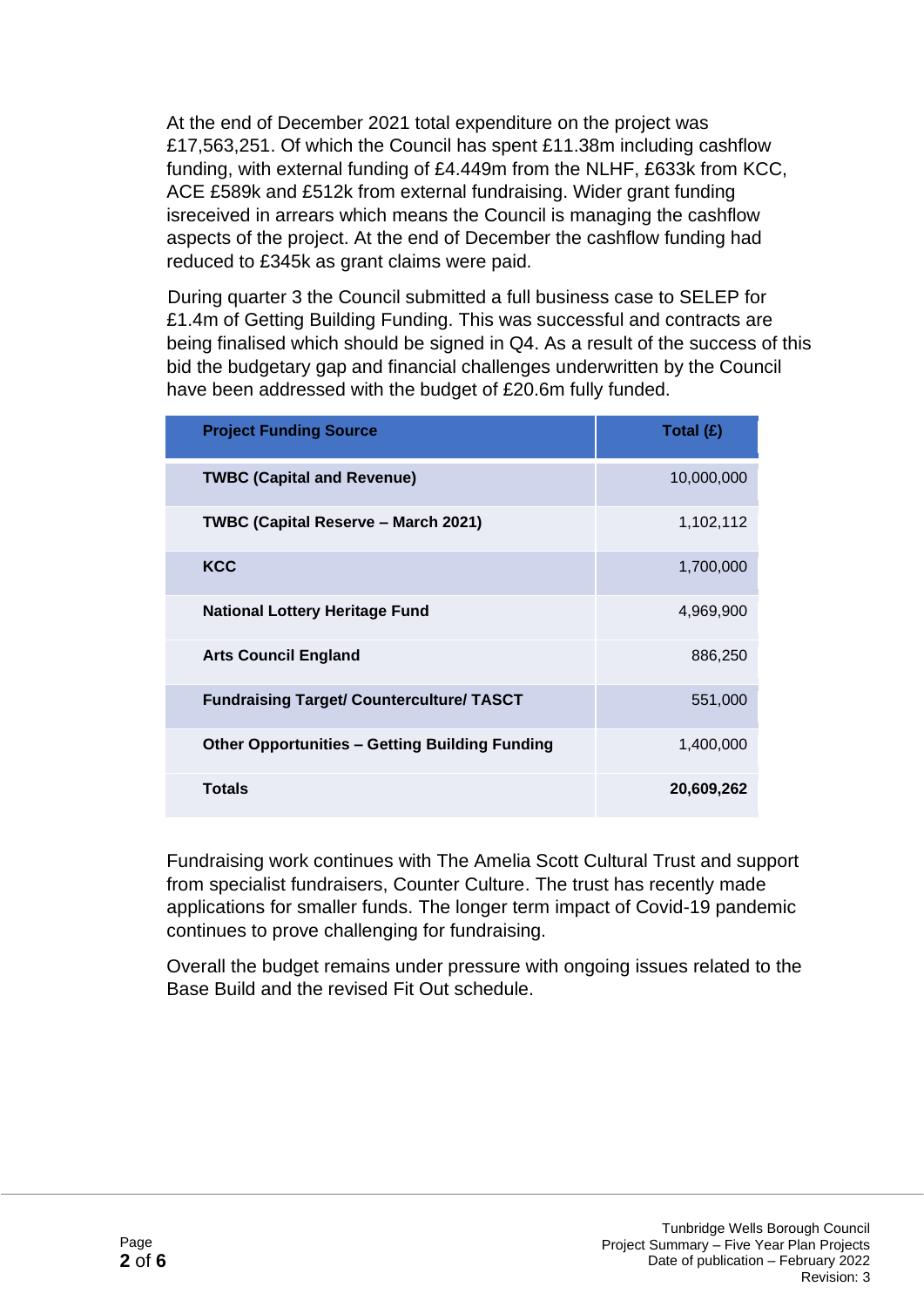Create a new Local Plan for the Borough.

#### **Status**

#### GREEN

(The project would be AMBER against the Local Development Scheme February 2021, which has the previous timetable).

#### **Update**

An updated timescale has been agreed (October 2021).

The Local Plan has been submitted to the Secretary of State for Examination, in accordance with the updated timetable.

Examination hearing dates have been scheduled by the Planning Inspectorate. These are scheduled over March – May 2022, whereas the timetable had considered that these would be completed by April. Nevertheless, the overall timetable for adoption of the Local Plan in January 2023 (as set out in the October 2021 Local Development Scheme) is still achievable, but much will depend on the timing of the Planning Inspector's report.

Areas of risk at the Examination have been identified.

There are significant negative consequences associated with delay to the Local Plan, and accordingly positive continued progress is paramount.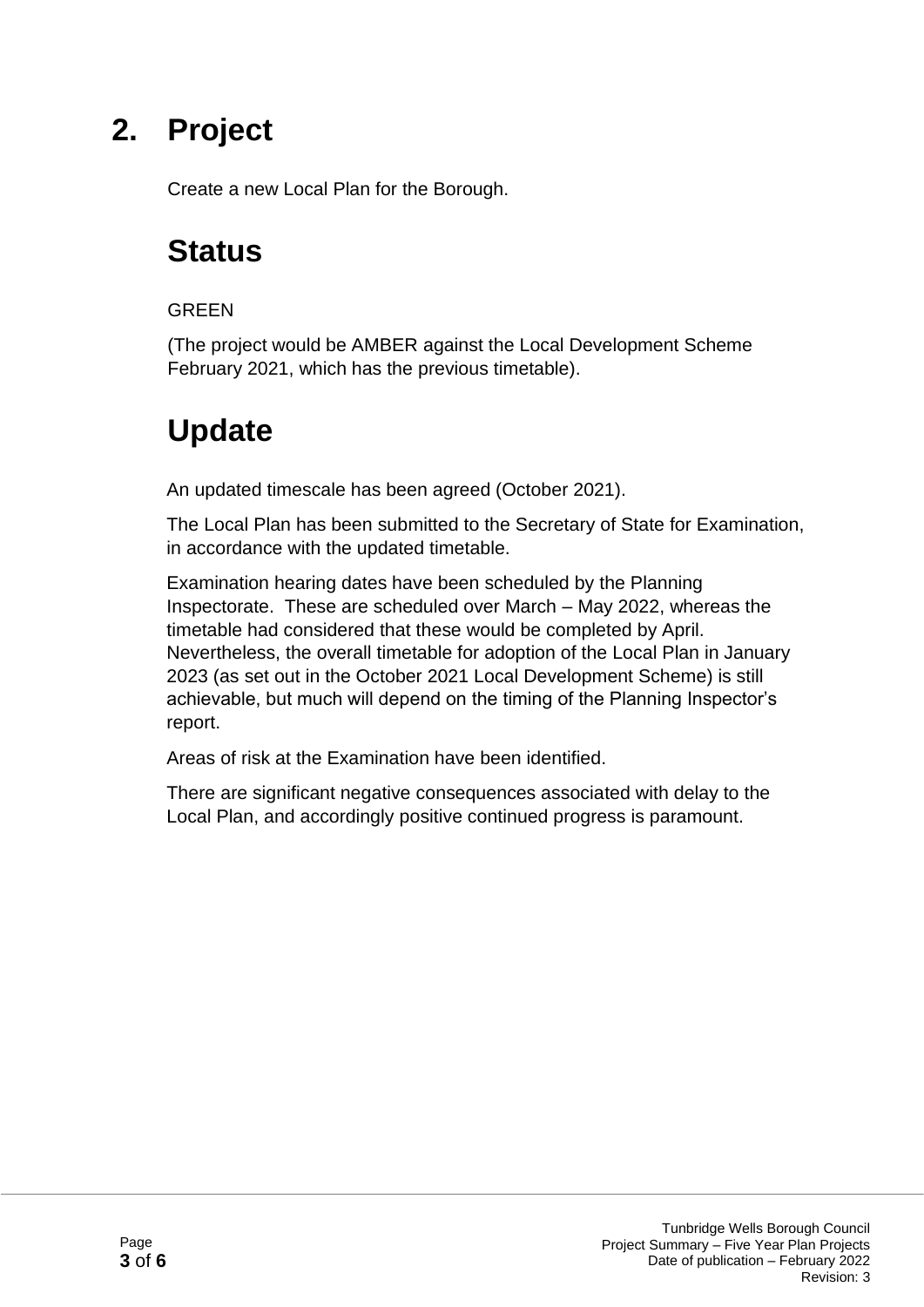Create new sports facilities for the Borough.

#### **Status**

**GRFFN** 

#### **Update**

Hawkenbury site - all site surveys have been completed and a pre planning application submission made to Local Planning Authority (TWBC) and KCC. A formal response has been received and some initial work has been undertaken to establish the extent of mitigation required for noise, ecology and transport issues.

Outline planning consent has been renewed for the sites at Hawkenbury (21/00300/FULL) and Rusthall (21/00068/FULL).

An initial review of business case for the project has been carried out.

A proposal to obtain a more detailed understanding of the extent of mitigation required for noise, ecology and transport issues together with updates to the capital values included in the business cases is to be prepared. The outputs from this further work will be taken into account in a review of the business case.

Consultation has been undertaken with potential users of the proposed Hawkenbury site and considered as part of the Cabinet decision to extend the existing grounds maintenance contract to December 2024.

Site allocations associated with the provision of sports facilities are part of the part of the Local Plan submitted for Examination.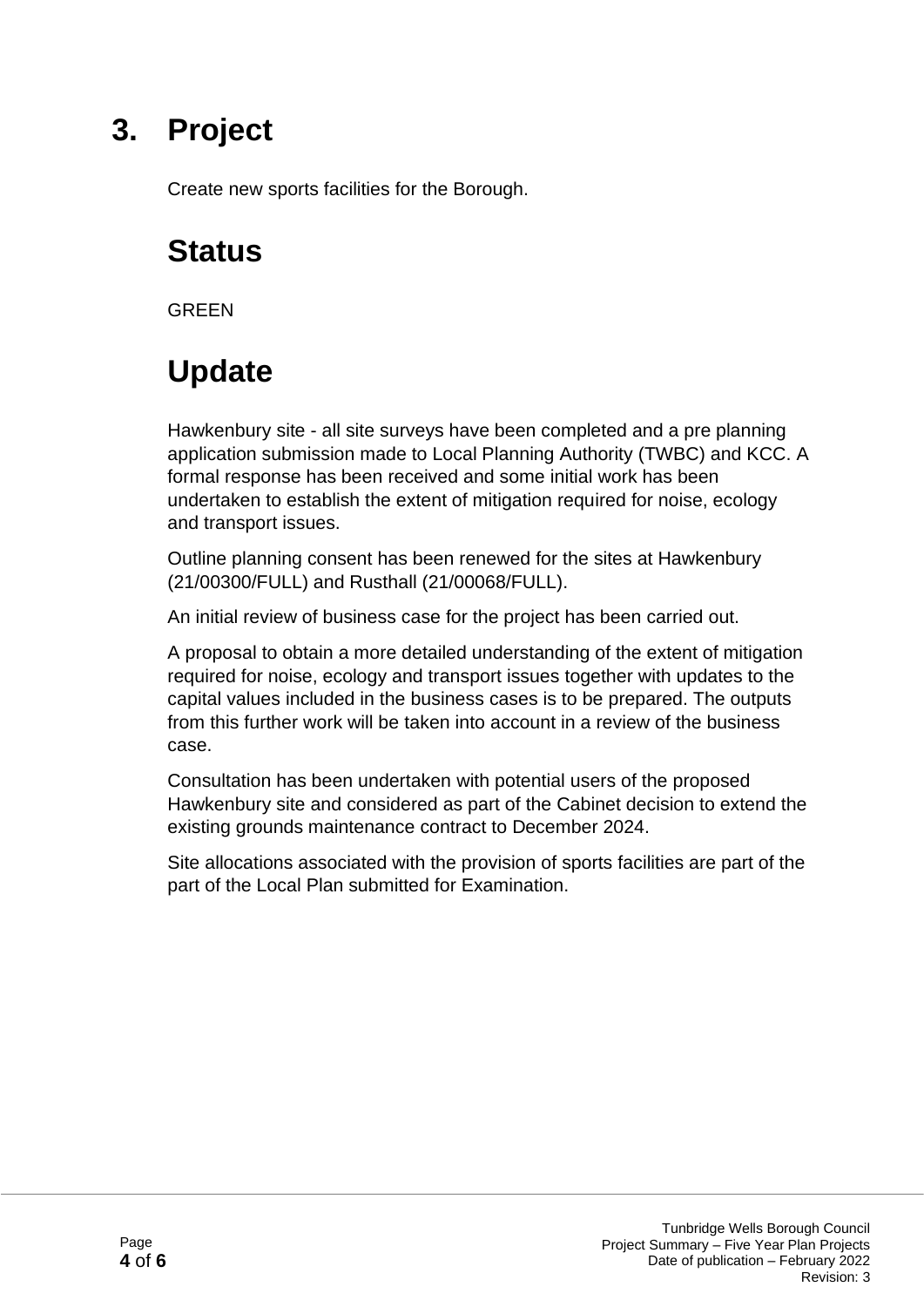Support the development of community centres in the borough: Cranbrook

#### **Status**

AMBER

### **Update**

The project has now received confirmation from the NHS that the GPs are on board with the project and ready to lead the delivery of the new facility.

We now await agreement from WKCCG on the specification of the facility in terms of size of building they need to deliver GP services from. WKCCG and GPs are working on this together and once received the business case will be updated.

Subject to the above stacking up financially given the increase in construction costs, project can go out to tender for TPM, QS and subject to procurement a PCSA or a multi dis architect.

KCC has given the parish written confirmation that they are keen to see the project progress and that they would support the library moving in and that they will consult with KCC Corporate Landlord to determine what degree of investment can be allowed for.

VAT report has concluded that there is a c£560k hit on the capital costs of the building and or a hit on the leasehold income to the council and or a revenue impact to the NHS. The project can still stack up despite these additional costs however the payback period goes beyond the 25 years initially desired by the Council.